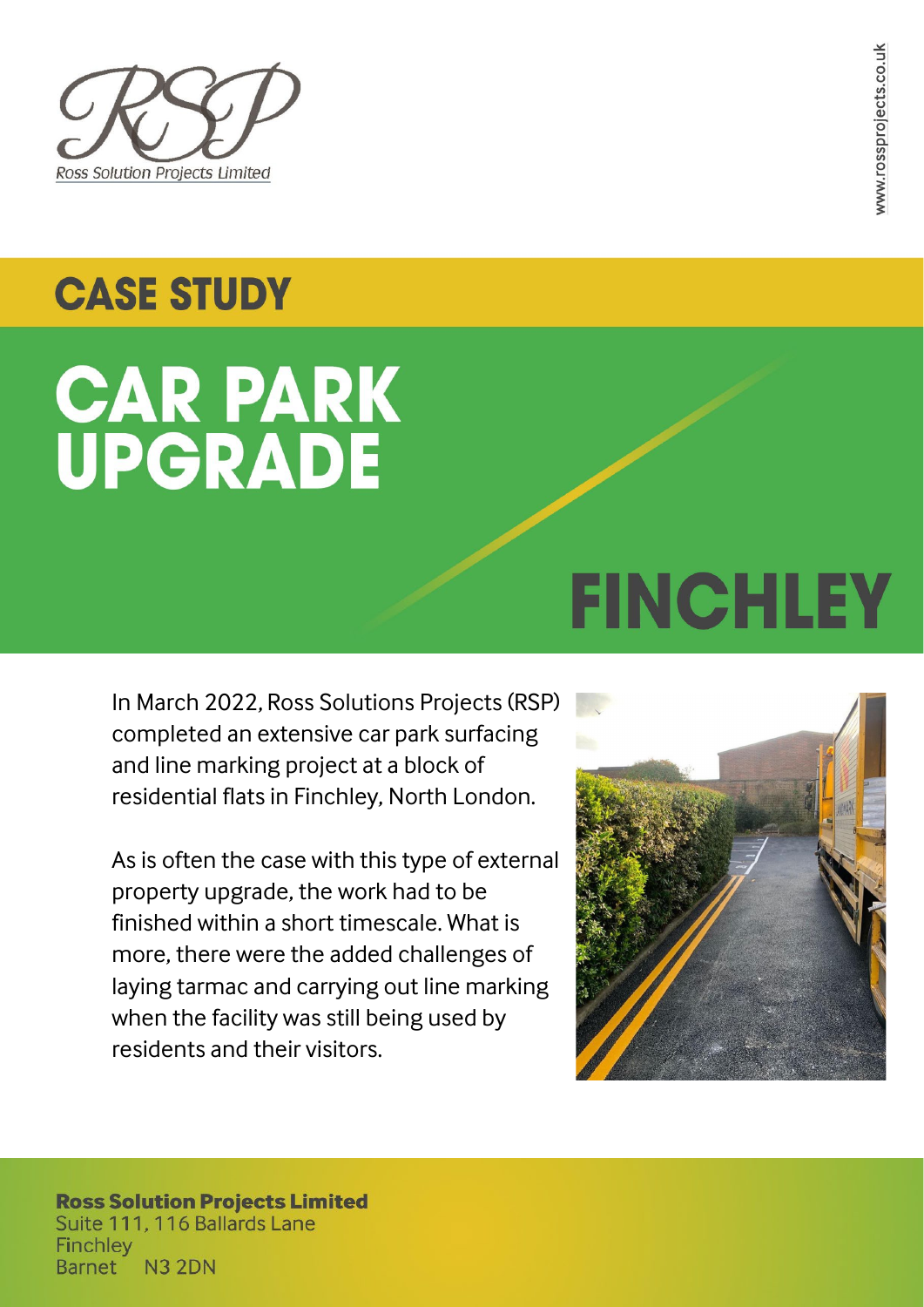

Tarmac is an extremely reliable car park surfacing material which can withstand all kinds of weather and load bearing conditions. Given the tight schedule that the RSP team was working to, the fact that it is relatively quick and easy to install made it the ideal choice for this project compared to other commonly used surfacing materials.

RSP is a highly experienced road marking contractor and we have worked on projects to make both urban and rural roads safer throughout London and the Home Counties. This same specialist expertise has also been applied to vehicle parking areas and in fact the project for this client had come about through a recommendation from the management of another block of flats in Finchley, where we had carried out a similar car park upgrade.

When surface areas had been laid, our skilled car park line marking team provided the double yellow lines for access routes and the dividing lines and numbering for the allocated parking spaces for the property's residents. In spite of the challenge of working in a car park that was in continual use, this entire car park surfacing and line

## **Ross Solution Projects Limited** Suite 111, 116 Ballards Lane **Finchley N3 2DN Barnet**